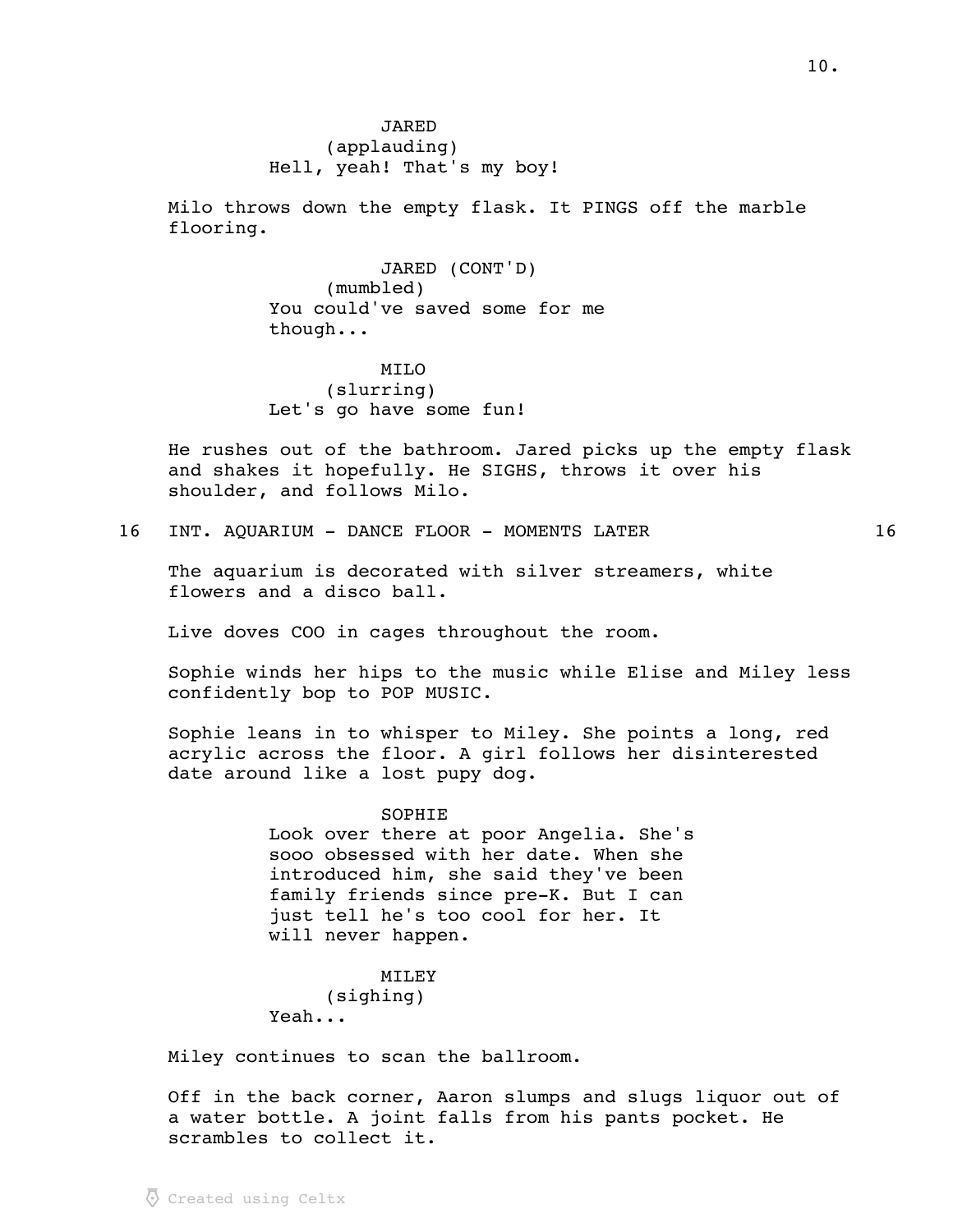Miley is clearly looking for someone specifically. Her eyes scan the room, back and forth. The 1975's IT'S NOT LIVING (IF IT'S NOT WITH YOU) intro begins. The dance floor CHEERS. Students break off into couples and giddily jive or swing dance together. GIRLS *And all I do is sit and think about you If I knew what you'd do Collapse my veins, wearing beautiful shoes It's not living if it's not with you* The men twirl their dates and reply: BOYS *All I do is sit and drink without you If I choose then I lose Distract my brain from the terrible news* It's not living if it's not with you As the OUTRO hits, Miley's head sinks. Suddenly, drunken, ecstatic Milo and Jared run over. Milo lifts Miley's chin up. They dance to the beat with everyone else. Jared lifts Elise and twirls her. Miley passionately sings to Milo. MILEY *It's not living if it's not with you...* ALL *(It's not, it's not) It's not living if it's not with you (It's not living if it's not with you) (It's not, it's not) (It's not, it's not) (It's not, it's not) (It's not living if it's not with you)*

Everyone hits the final pose.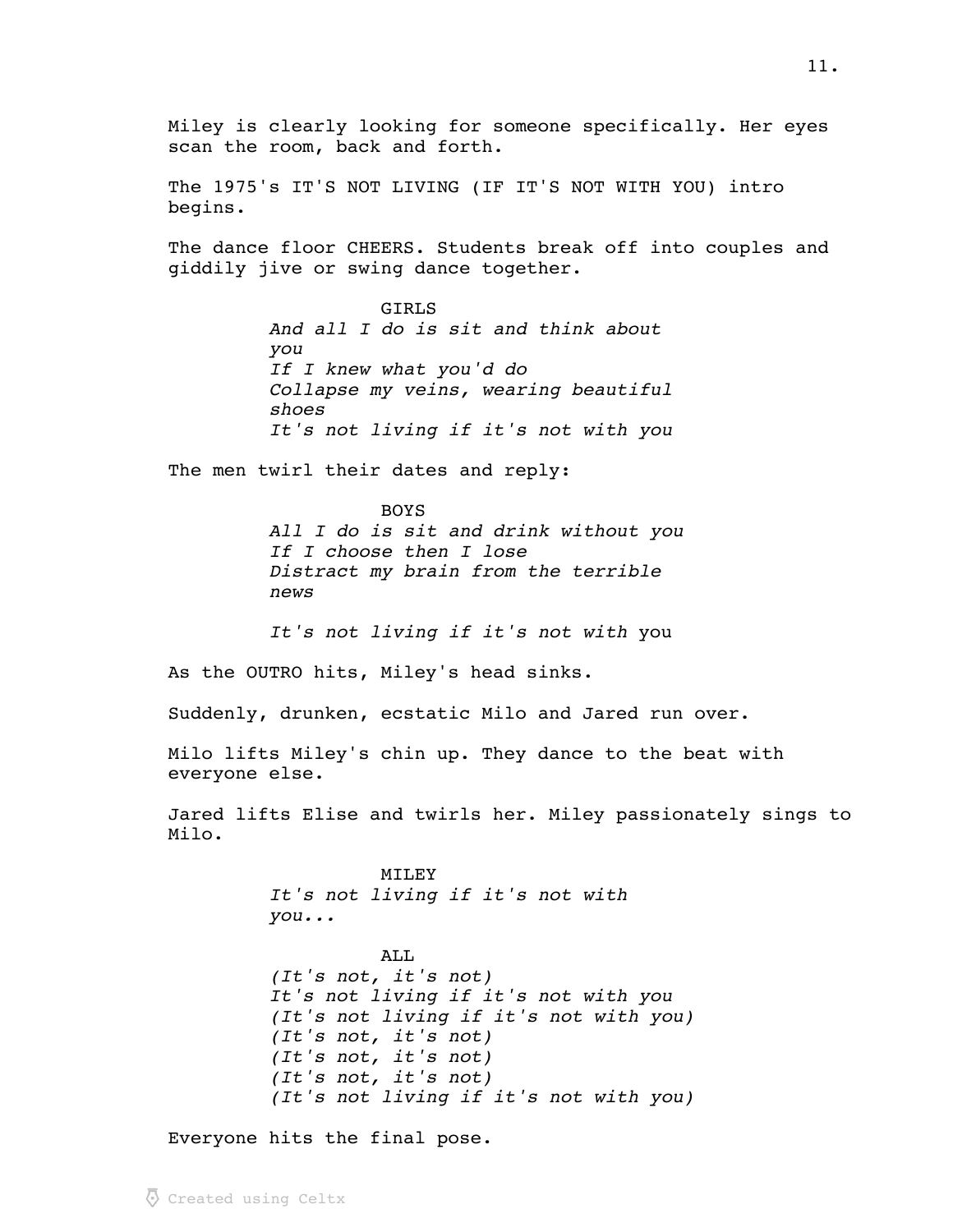But Milo stumbles onto Miley, nearly knocking the couple over. His clumsiness sticks out like a sore thumb amidst the synced dancers. All eyes turn to him.

An awkward beat passes, and then the CHATTER of the dance floor whirls back up as the DJ switches songs.

# MILEY

(whispering) Milo?

Milo looks back at her with lazy eyes.

KAREN (O.S) Are you serious?! You're actually wasted right now?!

Instead of Miley, the frame reveals Karen YELLING at Aaron on the...

17 EXT. AQUARIUM BALCONY - OCCURING OUTSIDE 17

Aaron's face slacks with the retardation of alcohol.

His sad eyes stare back at Karen who continues SCREAMING.

# KAREN

What the hell is wrong with you? You could get us suspended! What's going on with you??

## AARON

You tell me.

In retaliation, Aaron whips his joint out of his pocket and lights it. He begins smoking.

Shocked, Karen looks around for witnesses. She pushes him into the corner of the balcony, out of sight.

### KAREN (hysterical) What the fuck!? Aaron!

In response, Aaron smiles smugly back at her.

MILEY (O.S) What is wrong with you?!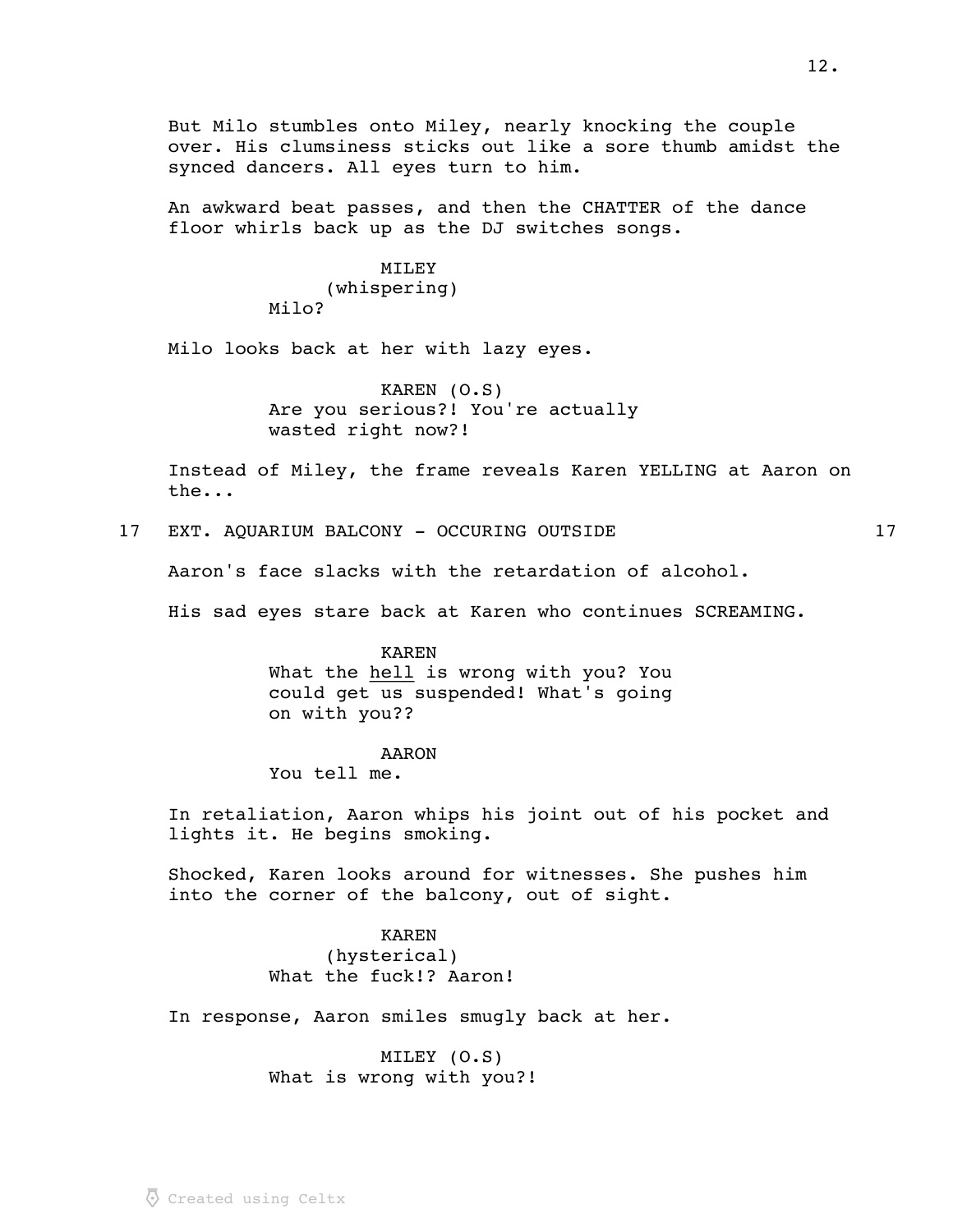18 INT. AQUARIUM - DANCE FLOOR - INSIDE 18

Miley grabs Milo's shoulder to stabilize him. Milo's eyes trace the path from the hand gripping his shoulder to Miley's fearful face.

Milo opens his mouth to respond but his eye catches Sophie's. He winks at Sophie and moves to start dancing with her.

Sophie looks at Miley with panicked eyes.

SOPHIE Heyyy, bud... I- I think you got the wrong girl?

Sophie shoves Miley in front of Milo. They begin dancing, but Milo feels up and down Miley's dress, trying to dig his hands in all her crevices.

He manages to unzip the back of her dress, the satin straps fall away from her shoulders.

CLOSE ON: The zipper breaks.

MTT.EY (gasping) Milo! I-- uh, don't- I think--

MILO (whispering) I want you.

Milo goes in for a kiss.

Overwhelmed, Miley bolts off the dance floor. She dashes through the room past tanks of sharks and sea life, holding her open dress up as best as possible.

19 EXT. AQUARIUM BALCONY - CONTINUOUS 19

Miley bursts through the glass doors. She looks around desperately and stumbles to a marble bench. She crashes onto it and slumps into her hands. Her shoulders shake as the SOBS begin.

Suddenly, she is pulled out of her own head at the sounds of an intense ARGUMENT.

> AARON (O.S) Don't fucking lie to me! I saw you guys!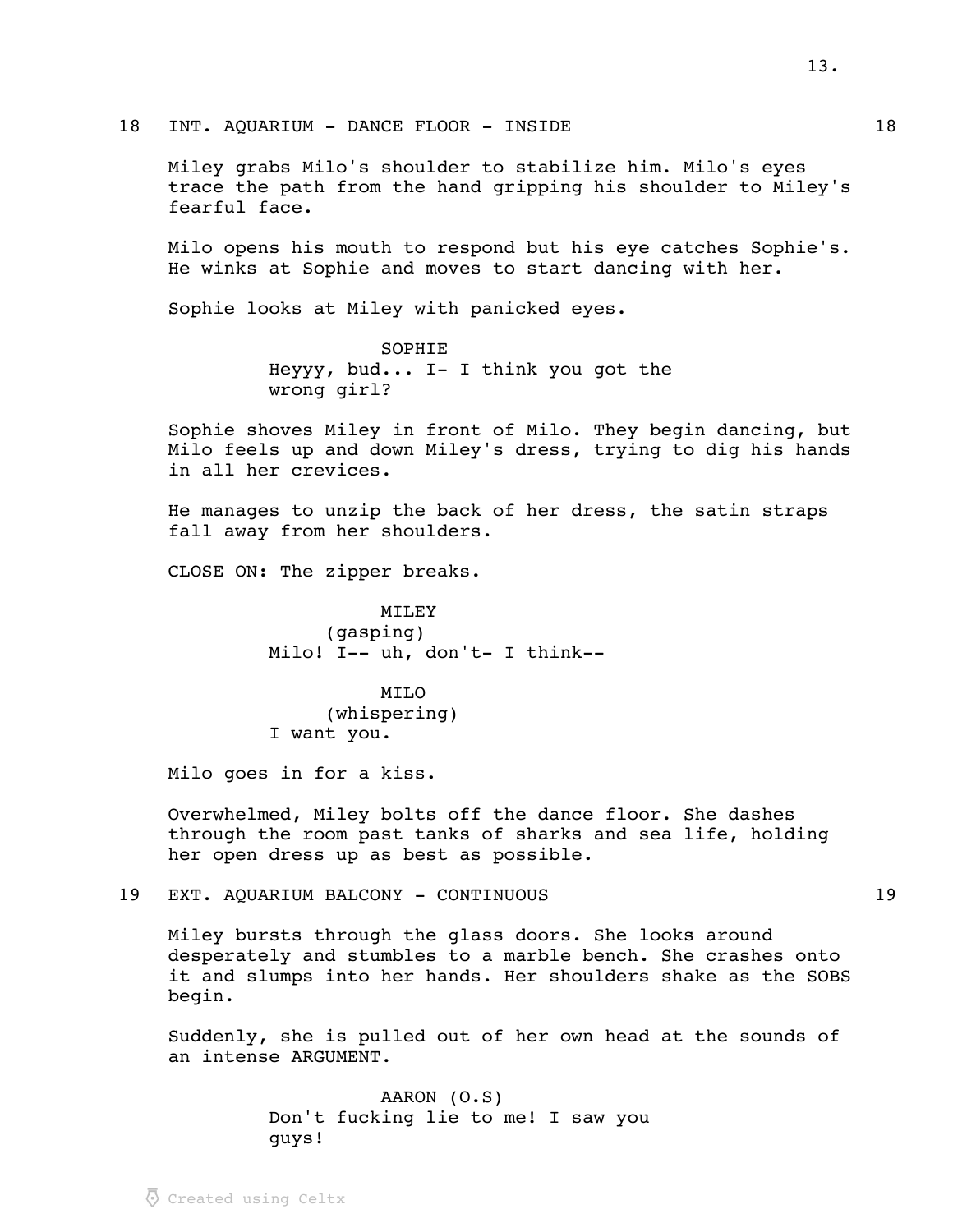KAREN (O.S) What?! You saw and you didn't tell me? You pervert!

AARON (O.S) Oh, so now I'm a pervert?

KAREN (O.S) You-- Ugh! I had no choice! I can see things Aaron! You don't love me anymore! All you love is your dope and that's it! We're over!

AARON (O.S) Oh! Fuck off, Karen!

Miley cowers as a SOBBING Karen dashes past her back into the ballroom.

Miley EXHALES and peers around the corner, curious. She watches Aaron, smoking. He's standing a bit too close to the edge. He swings one leg over the marble railing.

### MILEY

Wait! Don't!

Aaron jumps, stumbling backward. He places a hand over his heart when he sees Miley.

Vulnerable Miley grabs her dress to re-adjust and cover her bra.

> AARON (panting) You scared me.

He continues, throwing both feet over the ledge and sitting comfortably on the rail. Miley approaches timidly.

MILEY

Well, you scared me! It looked like you were about to... You know. (beat) What are you doing?

AARON Star-gazing. Wanna join?

He pats the rail next to him. She shakes her head but remains standing next to him.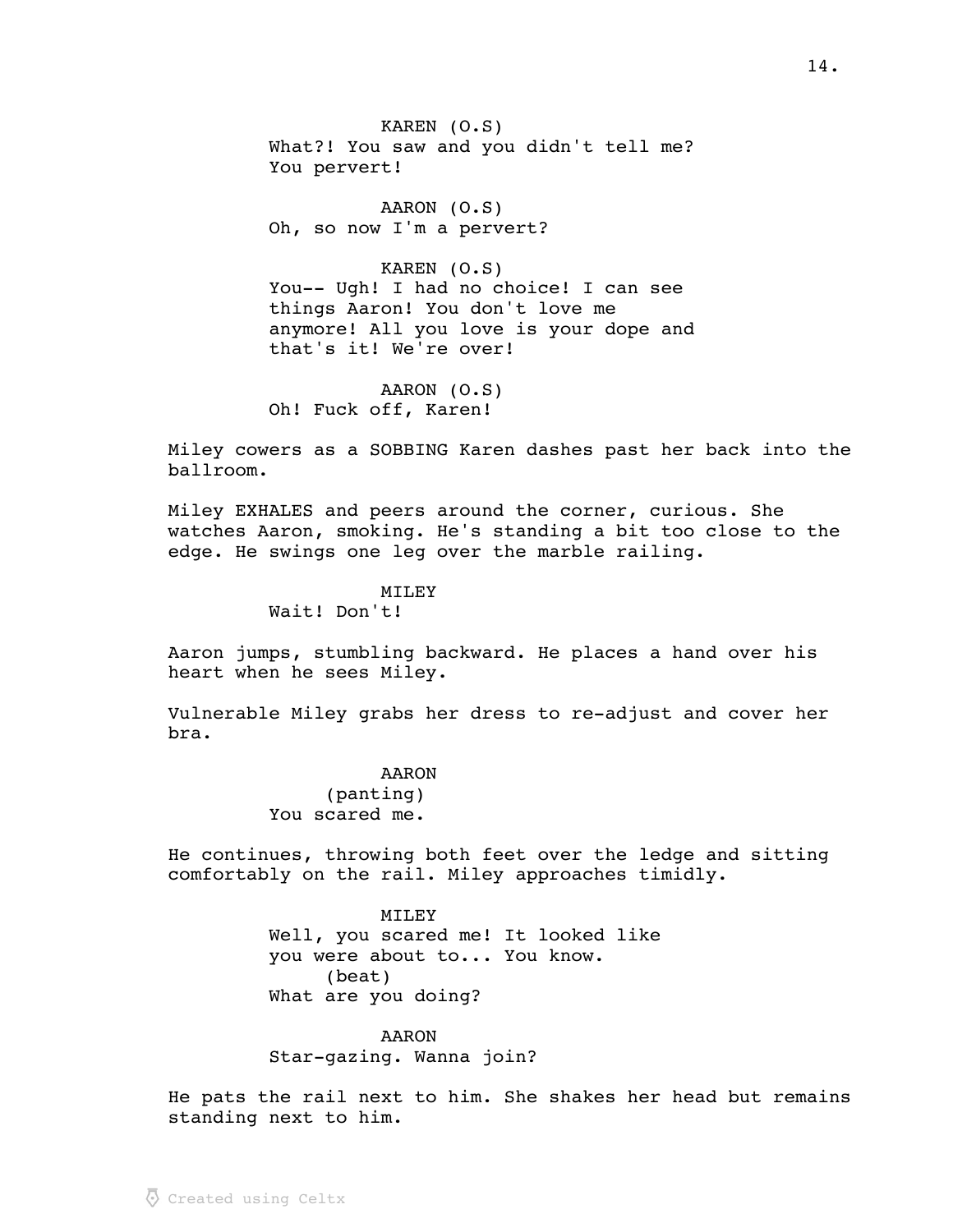He lights his joint and begins smoking.

MILEY'S POV: Aaron's eyes have massive purple bags underneath. His face is stained with tears.

> MTT.EY Are you alright?

AARON (sighing) I was hoping you didn't hear any of that.

MILEY We don't have too talk about it, if you don't want--

Aaron studies Miley's face.

AARON'S POV: It's blotchy and mascara stained. His eyes trail to her hands where she is fumbling to hold up her ripped dress.

> AARON Looks like I should be asking you too... Are you alright?

MILEY I've had better nights.

Aaron offers his joint. She grabs it and takes a hit. She starts COUGHING profusely.

> AARON (chuckling) Sorry. I should have warned you, it's the strong stuff.

MILEY Yeah. Thanks. It's-- I just don't normally smoke, but...

AARON All good. Seems like we could both use

it tonight. I just got cheated on and then dumped. How about you?

MILEY

Well... Compared to that... I'm just so-- UGH! I feel like a complete idiot see I, I've grown up with this guy. (MORE)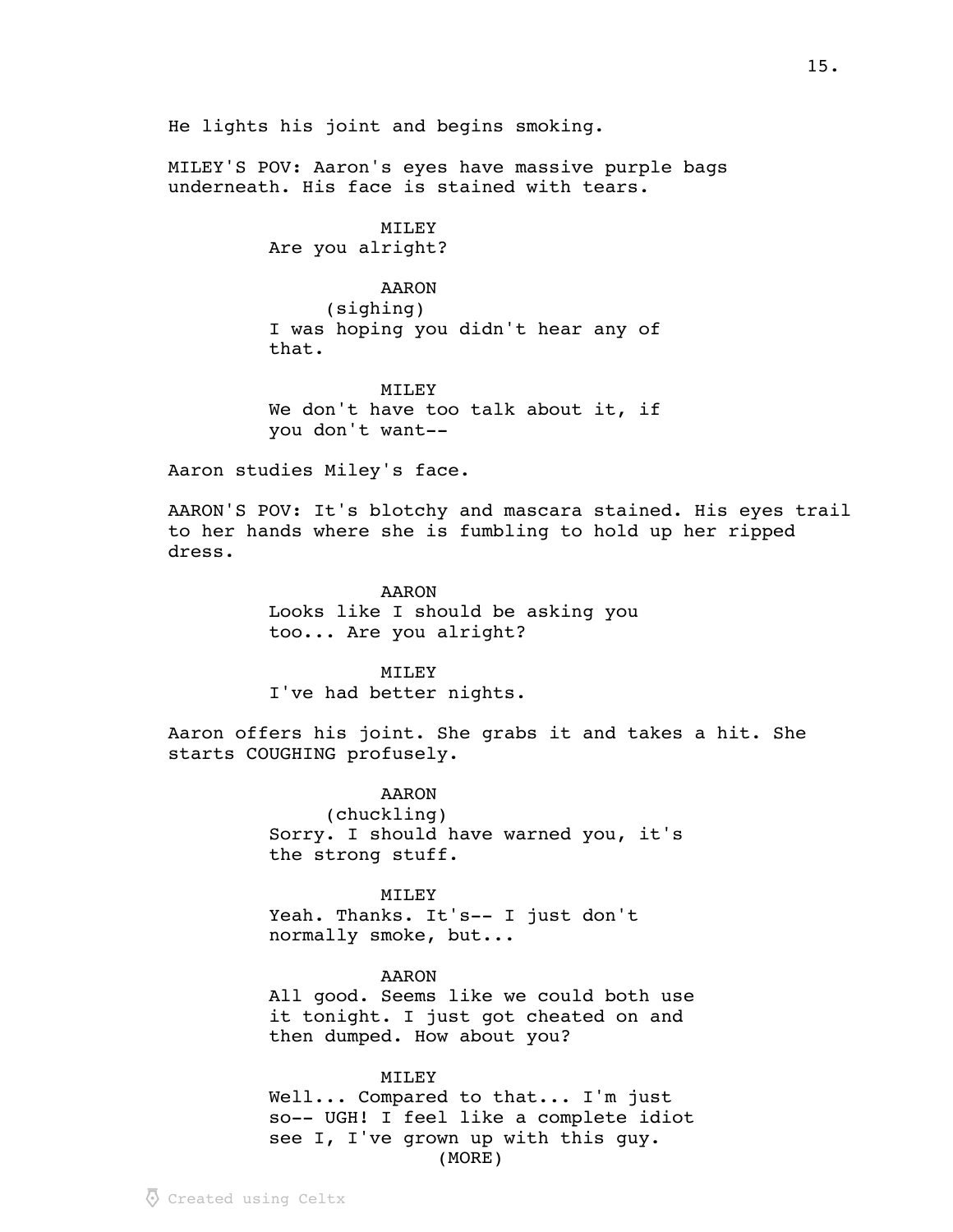### MILEY (CONT'D)

And, I thought I- I really thought I loved him... But I thought that it was wrong because we were best friends. Still, I've dreamed of the night he'd finally tell me he wants to be with me... And, now, hearing him say it, it feels so wrong.

She SIGHS and starts CRYING.

MILEY (CONT'D) God! I'm sorry. This is so embarrassing. You just got dumped- and I'm the complete mess! It-- It just feels so nice to finally admit all that to someone.

Aaron reaches out and puts a reassuring hand on her shoulder.

AARON (chuckling) Hey, no worries. I'm glad to be helping.

He smiles at her. She SNIFFLES and cracks a soft smile.

AARON (CONT'D) But, I think you really need to go tell this, "him", that. Not me.

Miley nods sadly. She wipes at her tear soaked cheeks.

MILEY Thank you-- Um?

AARON

Aaron.

Smiling, he offers a hand. She shakes it.

# MILEY

Miley.

AARON I know. Third period English, freshman year.

MILEY Oh! Right! Fuck, I'm sorry.